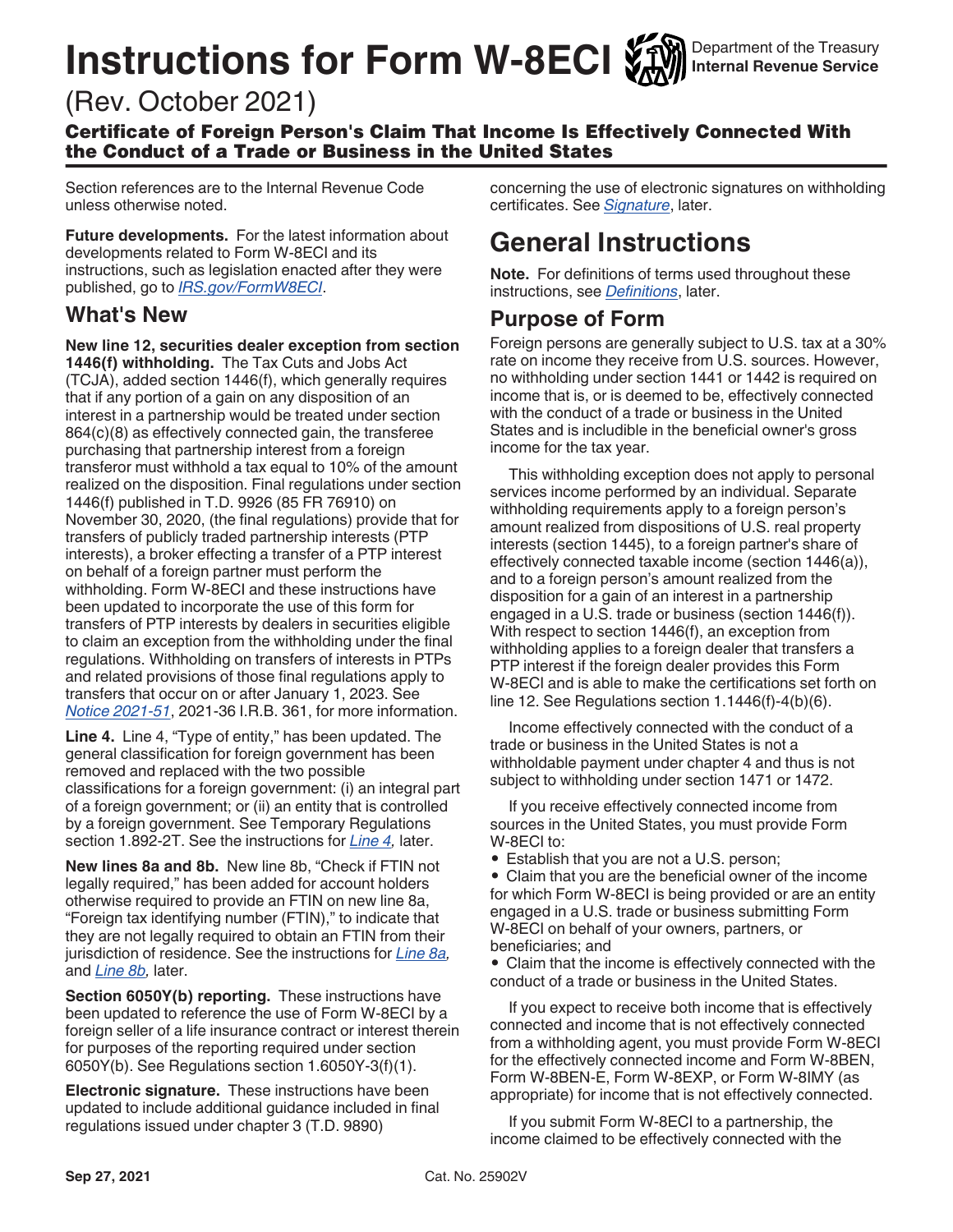conduct of a U.S. trade or business is subject to withholding under section 1446(a). If a nominee holds an interest in a partnership on your behalf, you, not the nominee, must submit the form to the partnership or nominee that is the withholding agent, except as otherwise provided.

If you are a foreign partnership, a foreign simple trust, or a foreign grantor trust with effectively connected income, you can submit Form W-8ECI without attaching Forms W-8BEN, W-8BEN-E, or other documentation for your foreign partners, beneficiaries, or owners.

A withholding agent or payer of the income can rely on a properly completed Form W-8ECI to treat the payment associated with the Form W-8ECI as a payment to a foreign person who beneficially owns the amounts paid and is either entitled to an exemption from withholding under sections 1441, 1442, 1471, or 1472 because the income is effectively connected with the conduct of a trade or business in the United States or is subject to withholding under section 1446(a) and (f).

Provide Form W-8ECI to the withholding agent or payer before income is paid, credited, or allocated to you. Failure by a beneficial owner to provide a Form W-8ECI when requested may lead to withholding at the 30% rate or the backup withholding rate under section 3406.

**Additional information.** For additional information and instructions for the withholding agent, see the *[Instructions](https://www.irs.gov/forms-pubs/about-form-w-8) [for the Requester of Forms W-8BEN, W-8BEN-E,](https://www.irs.gov/forms-pubs/about-form-w-8)  [W-8ECI, W-8EXP, and W-8IMY](https://www.irs.gov/forms-pubs/about-form-w-8)*.

#### **Who Must Provide Form W-8ECI**

You must give Form W-8ECI to the withholding agent or payer if you are a foreign person and you are the beneficial owner of U.S. source income that is (or is deemed to be) effectively connected with the conduct of a trade or business within the United States or are an entity (including a foreign partnership or foreign trust) engaged in a U.S. trade or business submitting this form on behalf of your owners, partners, or beneficiaries.

You must provide Form W-8ECI if you are a foreign transferor that is a dealer in securities (as defined in section  $475(c)(1)$ ) that seeks to claim the exception from withholding under Regulations section 1.1446(f)-4(b)(6) on an amount realized from the transfer of a PTP interest. See the instructions for *[Line 12](#page-5-0)*, later.

You must provide Form W-8ECI to the section 6050Y(b) issuer (as defined under Regulations section 1.6050Y-1(a)(8)(iii)), if you are the seller of a life insurance contract or an interest therein and the income from the sale is effectively connected with your trade or business in the United States. In such a case, reporting under section 6050Y may apply with respect to the sale. See Regulations section 1.6050Y-3(a) and (f)(1).

Do not use Form W-8ECI if:

• You are a nonresident alien individual who claims exemption from withholding on compensation for independent or certain dependent personal services performed in the United States. Instead, provide Form 8233 or Form W-4;

• You are the beneficial owner of a payment subject to withholding and are claiming an exemption from

withholding for a reason other than a claim that the income is effectively connected with the conduct of a trade or business in the United States. For example, if you are a foreign person who is the beneficial owner of U.S. source income that is not effectively connected with a U.S. trade or business and you are claiming a reduced rate of withholding under an applicable income tax treaty in effect, do not use Form W-8ECI. Instead, provide Form W-8BEN or Form W-8BEN-E;

• You are a foreign person receiving proceeds from the disposition of a U.S. real property interest. Instead, see Form 8288-B;

• You are filing for a foreign government, international organization, foreign central bank of issue, foreign tax-exempt organization, foreign private foundation, or government of a U.S. possession claiming the applicability of section 115(2), 501(c), 892, 895, or 1443(b). Instead, provide Form W-8EXP. However, you should use Form W-8BEN-E if you are claiming treaty benefits or are providing the form only to claim exempt recipient status for backup withholding purposes. You should use Form W-8ECI, however, if you received effectively connected income (for example, income from commercial activities);

• You are acting as an intermediary (acting not for your own account or for that of your partners, but for the account of others as an agent, nominee, or custodian) or qualified intermediary with respect to a payment subject to withholding. Instead, provide Form W-8IMY;

• You are a foreign partnership or foreign trust acting in your capacity as a withholding foreign partnership or a withholding foreign trust for purposes of sections 1441, 1442, and 1471 through 1474. A withholding foreign partnership is, generally, a foreign partnership that has entered into a withholding agreement with the IRS under which it agrees to assume primary withholding responsibility for each partner's distributive share of income subject to withholding that is paid to the partnership. A withholding foreign trust is, generally, a foreign simple trust or a foreign grantor trust that has entered into a withholding agreement with the IRS under which it agrees to assume primary withholding responsibility for each beneficiary's or owner's distributive share of income subject to withholding that is paid to the trust. Instead, provide Form W-8IMY;

• You are a foreign corporation that is a personal holding company receiving compensation described in section 543(a)(7). Such compensation is not exempt from withholding as effectively connected income but can be exempt from withholding on another basis;

• You are a foreign partner in a partnership and the income allocated to you from the partnership is effectively connected with the conduct of the partnership's trade or business in the United States. Instead, provide Form W-8BEN or Form W-8BEN-E (as applicable). However, if you made or will make an election under section 871(d) or 882(d), provide Form W-8ECI. In addition, if you are otherwise engaged in a trade or business in the United States and you want your allocable share of income from the partnership to be subject to withholding under section 1446, provide Form W-8ECI;

• You are a transferor of a partnership interest with respect to section 1446(f), unless this Form W-8ECI is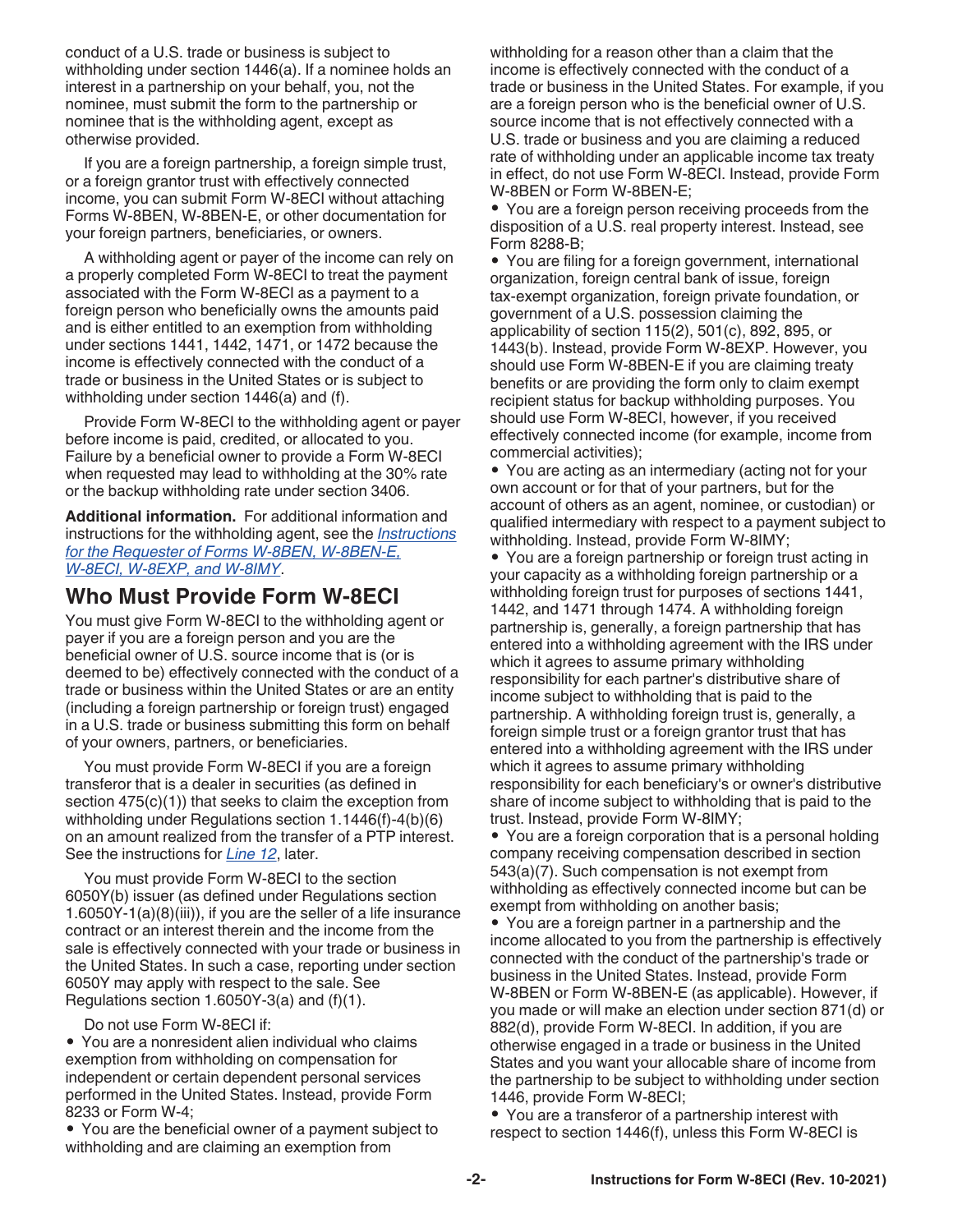<span id="page-2-0"></span>provided by a foreign dealer to claim an exception from withholding on the amount realized from the transfer of a PTP interest when it is able to make the certifications set forth on line 12. See Regulations section 1.1446(f)-4(b) (6).

**Giving Form W-8ECI to the withholding agent.** Do not send Form W-8ECI to the IRS. Instead, give it to the person who is requesting it from you. Generally, this will be the person from whom you receive the payment, who credits your account, or a partnership that allocates income to you. Give Form W-8ECI to the person requesting it before the payment is made, credited, or allocated. If you do not provide Form W-8ECI, the withholding agent must withhold at the 30% rate or the backup withholding rate. A separate Form W-8ECI must generally be given to each withholding agent.

**U.S. branch of foreign bank or insurance company.** 

A payment to a U.S. branch of a foreign bank or a foreign insurance company that is subject to U.S. regulation by the Federal Reserve Board or state insurance authorities is presumed to be effectively connected with the conduct of a trade or business in the United States if the withholding agent has an EIN provided by the branch. The presumption does not apply if the branch provides a withholding agent with a Form W-8BEN-E for the income.

**Expiration of Form W-8ECI.** Generally, a Form W-8ECI will remain valid for a period starting on the date the form is signed and ending on the last day of the third succeeding calendar year, unless a change in circumstances makes any information on the form incorrect. For example, a Form W-8ECI signed on September 30, 2020, generally remains valid through December 31, 2023.

**Change in circumstances.** If a change in circumstances makes any information on the Form W-8ECI you have submitted incorrect, you must notify the withholding agent or payer within 30 days of the change in circumstances and you must file a new Form W-8ECI or other appropriate form. For example, if during the tax year any part or all of the income is no longer effectively connected with the conduct of a trade or business in the United States, your Form W-8ECI is no longer valid. You must notify the withholding agent and provide Form W-8BEN, W-8BEN-E, W-8EXP, or W-8IMY. See Regulations section 1.1441-1(e)(4)(ii)(D) for the definition of a change in circumstances for purposes of chapter 3, and Regulations section  $1.1471-(c)(6)(ii)(E)$  for purposes of chapter 4.

#### **Definitions**

**Amount realized from the sale of a PTP interest.** For purposes of withholding under section 1446(f) on the transfer of a PTP interest, the amount realized is the amount of gross proceeds (as defined in Regulations section 1.6045-1(d)(5)) paid or credited to the customer or other broker (as applicable). The amount realized on a distribution from a PTP is the amount of the distribution reduced by the portion of the distribution that is attributable to the cumulative net income of the partnership (as determined under Regulations section 1.446(f)).

**Beneficial owner.** For payments other than those for which a reduced rate of withholding is claimed under an income tax treaty, the beneficial owner of income is generally the person who is required under U.S. tax principles to include the income in gross income on a tax return. A person is not a beneficial owner of income, however, to the extent that person is receiving the income as a nominee, agent, or custodian, or to the extent the person is a conduit whose participation in a transaction is disregarded. In the case of amounts paid that do not constitute income, beneficial ownership is determined as if the payment were income.

Foreign partnerships, foreign simple trusts, and foreign grantor trusts are not the beneficial owners of income paid to the partnership or trust. The beneficial owners of income paid to a foreign partnership are generally the partners in the partnership, provided that the partner is not itself a partnership, foreign simple or grantor trust, nominee or other agent. The beneficial owners of income paid to a foreign simple trust (a foreign trust that is described in section 651(a)) are generally the beneficiaries of the trust, if the beneficiary is not a foreign partnership, foreign simple or grantor trust, nominee or other agent. The beneficial owners of a foreign grantor trust (a foreign trust to the extent that all or a portion of the income of the trust is treated as owned by the grantor or another person under sections 671 through 679) are the persons treated as the owners of the trust. The beneficial owners of income paid to a foreign complex trust (a foreign trust that is not a foreign simple trust or foreign grantor trust) is the trust itself.

Generally, these beneficial owner rules apply for purposes of sections 1441, 1442, and 1446(a) or (f), except that section 1446(a) and (f) require a foreign simple trust to provide a Form W-8 on its own behalf rather than on behalf of the beneficiary of such trust.

The beneficial owner of income paid to a foreign estate is the estate itself.

A payment to a U.S. partnership, U.S. trust, or U.S. estate is treated as a payment to a U.S. payee. A U.S. partnership, trust, or estate should provide the withholding agent with a Form W-9. However, for purposes of section 1446(a), a U.S. grantor trust or disregarded entity should not provide the withholding agent a Form W-9 pertaining to itself. Instead, the entity must provide a Form W-8 or Form W-9 pertaining to each grantor or owner, as appropriate, and in the case of a trust, a statement identifying the portion of the trust treated as owned by each such person. For purposes of section 1446(f), the grantor or owner must provide a Form W-8 or Form W-9 to certify its status and the amount realized allocable to the grantor or owner, which, alternatively, can be provided by the U.S. grantor trust on behalf of a grantor or owner.

**Chapter 3.** Chapter 3 means chapter 3 of the Internal Revenue Code (Withholding of Tax on Nonresident Aliens and Foreign Corporations), excluding sections 1445 and 1446.

**Chapter 4.** Chapter 4 means chapter 4 of the Internal Revenue Code (Taxes to Enforce Reporting on Certain Foreign Accounts). Chapter 4 contains sections 1471 through 1474.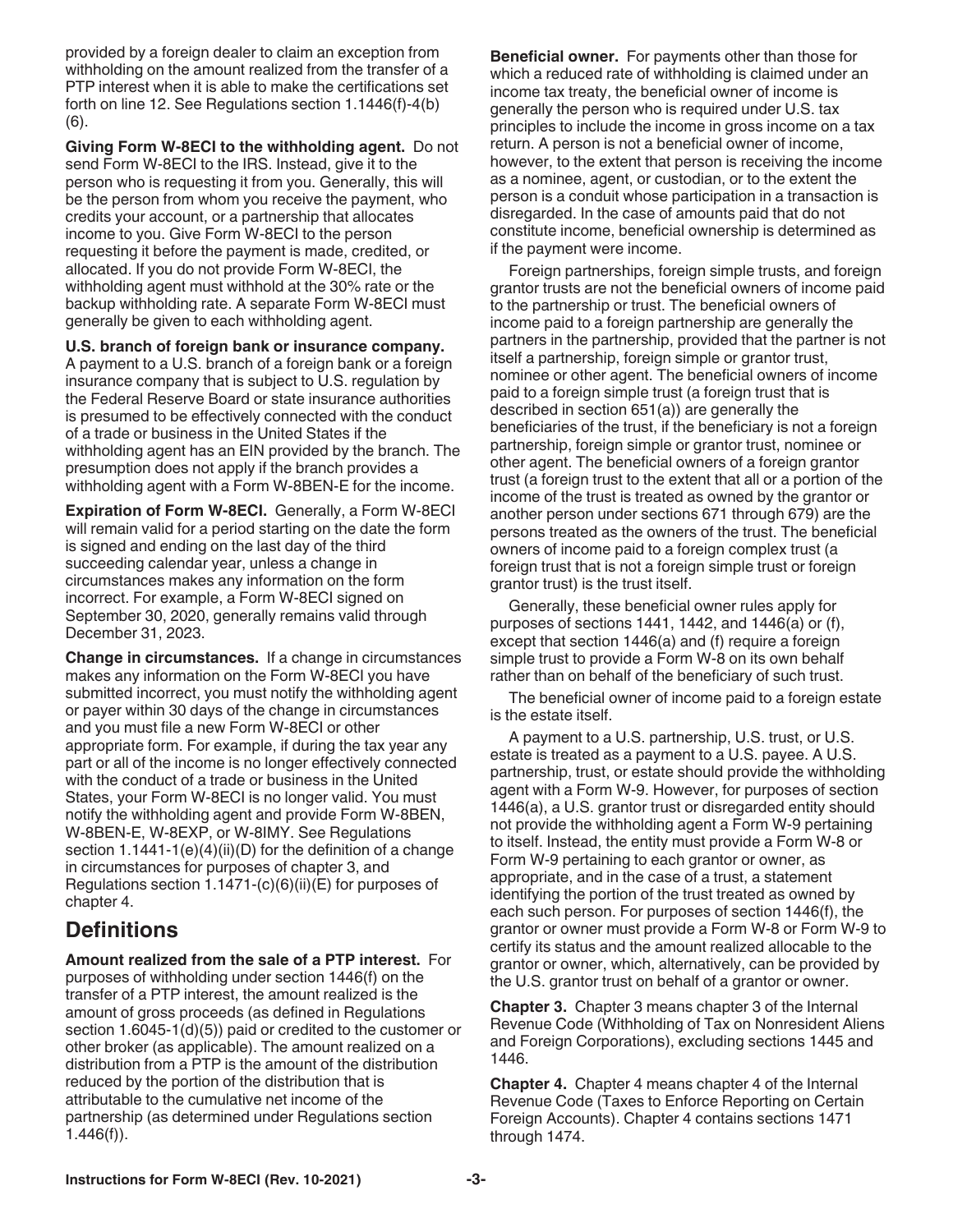**Disregarded entity.** A business entity that has a single owner and is not a corporation under Regulations section 301.7701-2(b) is disregarded as an entity separate from its owner. A disregarded entity does not submit Form W-8ECI to a partnership for purposes of section 1446. Instead, the owner of such entity provides the appropriate documentation. See Regulations section 1.1446-1.

**Effectively connected income.** Generally, when a foreign person engages in a trade or business in the United States, all income from sources in the United States other than fixed or determinable annual or periodical (FDAP) income (for example, interest, dividends, rents, and certain similar amounts) is considered income effectively connected with a U.S. trade or business. FDAP income may or may not be effectively connected with a U.S. trade or business. Factors to be considered to determine whether FDAP income and similar amounts from U.S. sources are effectively connected with a U.S. trade or business include whether: • The income is from assets used in, or held for use in,

the conduct of that trade or business;or • The activities of that trade or business were a material factor in the realization of the income.

There are special rules for determining whether income from securities is effectively connected with the active conduct of a U.S. banking, financing, or similar business. See section 864(c)(4)(B)(ii) and Regulations section 1.864-4(c)(5)(ii) for more information.

Effectively connected income, after allowable deductions, is taxed at graduated rates applicable to U.S. persons and resident aliens, rather than at the 30% rate. You must report this income on your annual U.S. income tax or information return.

A partnership that has effectively connected taxable income allocable to foreign partners is generally required to withhold tax under section 1446(a). The withholding tax rate on a partner's share of effectively connected taxable income is 21% for corporate partners and 37% for all other taxable partners. In certain circumstances, the partnership can withhold tax at the highest rate applicable to a particular type of income (for example, long-term capital gain allocated to a noncorporate partner and the partner submits the required documentation, for example, Form W-8BEN) . Any amount withheld under section 1446(a) on your behalf, and reflected on Form 8805 or Form 1042-S issued by the partnership to you, can be credited on your U.S. income tax return.

Under section 864(c)(8), added by the TCJA, a foreign partner's gain or loss on the transfer of an interest in a partnership engaged in a U.S. trade or business is treated as effectively connected gain or loss. However, section 864(c)(8) and final regulations issued under that section generally limit the amount of effectively connected gain or loss to the portion of the foreign transferor's distributive share of gain or loss that would have been effectively connected had the partnership sold all of its assets at fair market value.

**Foreign person.** A foreign person includes a nonresident alien individual, a foreign corporation, a foreign partnership, a foreign trust, a foreign estate, and any other person that's not a U.S. person.

**Nonresident alien individual.** Any individual who is not a citizen or resident alien of the United States is a nonresident alien individual. An alien individual meeting either the "green card test" or the "substantial presence test" for the calendar year is a resident alien. Any person not meeting either test is a nonresident alien individual. Additionally, an alien individual who is treated as a nonresident alien pursuant to Regulations section 301.7701(b)-7 for purposes of computing the individual's U.S. tax liability, or an alien individual who is a bona fide resident of Puerto Rico, Guam, the Commonwealth of the Northern Mariana Islands, the U.S. Virgin Islands, or American Samoa is a nonresident alien individual.

See *[Pub. 519](https://www.irs.gov/forms-pubs/about-publication-519)* for more information on resident and nonresident alien status including information about the "green card test" and "substantial presence test."

*Even though a nonresident alien individual married to a U.S. citizen or resident alien can choose to be treated as a resident alien can*<br> *choose to be treated as a resident alien for certain* 

*purposes (for example, filing a joint income tax return), such individual is still treated as a nonresident alien for withholding tax purposes on all income except wages.*

**Publicly traded partnership.** A publicly traded partnership (PTP) is an entity that has the same meaning as in section 7704 and Regulations sections 1.7704-1 through 1.7704-4 but does not include a publicly traded partnership treated as a corporation under that section.

**PTP interest.** A PTP interest is an interest in a PTP if the interest is publicly traded on an established securities market or is readily tradable on a secondary market (or the substantial equivalent thereof).

**Transfer.** A transfer is a sale, exchange, or other disposition of a partnership interest, and includes a distribution from a partnership to a partner, as well as a transfer treated as a sale or exchange under section 707(a)(2)(B).

**Transferor.** A transferor is any person, foreign or domestic, that transfers a partnership interest. In the case of a trust, to the extent all or portion of the income of the trust is treated as owned by the grantor or another person under sections 671 through 679, the term transferor means the grantor or other person.

**U.S. person.** A U.S. person is defined in section 7701(a) (30) and includes an individual who is a citizen or resident of the United States, as well as domestic partnerships, corporations, trusts, and estates.

**Withholding agent.** Any person, U.S. or foreign, that has control, receipt, custody, disposal, or payment of U.S. source FDAP income subject to chapter 3 withholding is a withholding agent. For purposes of chapter 4, any person, U.S. or foreign, that has control, receipt, custody, disposal, or payment of a withholdable payment is a withholding agent. The withholding agent can be an individual, corporation, partnership, trust, association, or any other entity including (but not limited to) any foreign intermediary, foreign partnership, and U.S. branches treated as U.S. person. Generally, the person who pays (or causes to be paid) an amount subject to withholding to the foreign person (or to its agent) must withhold.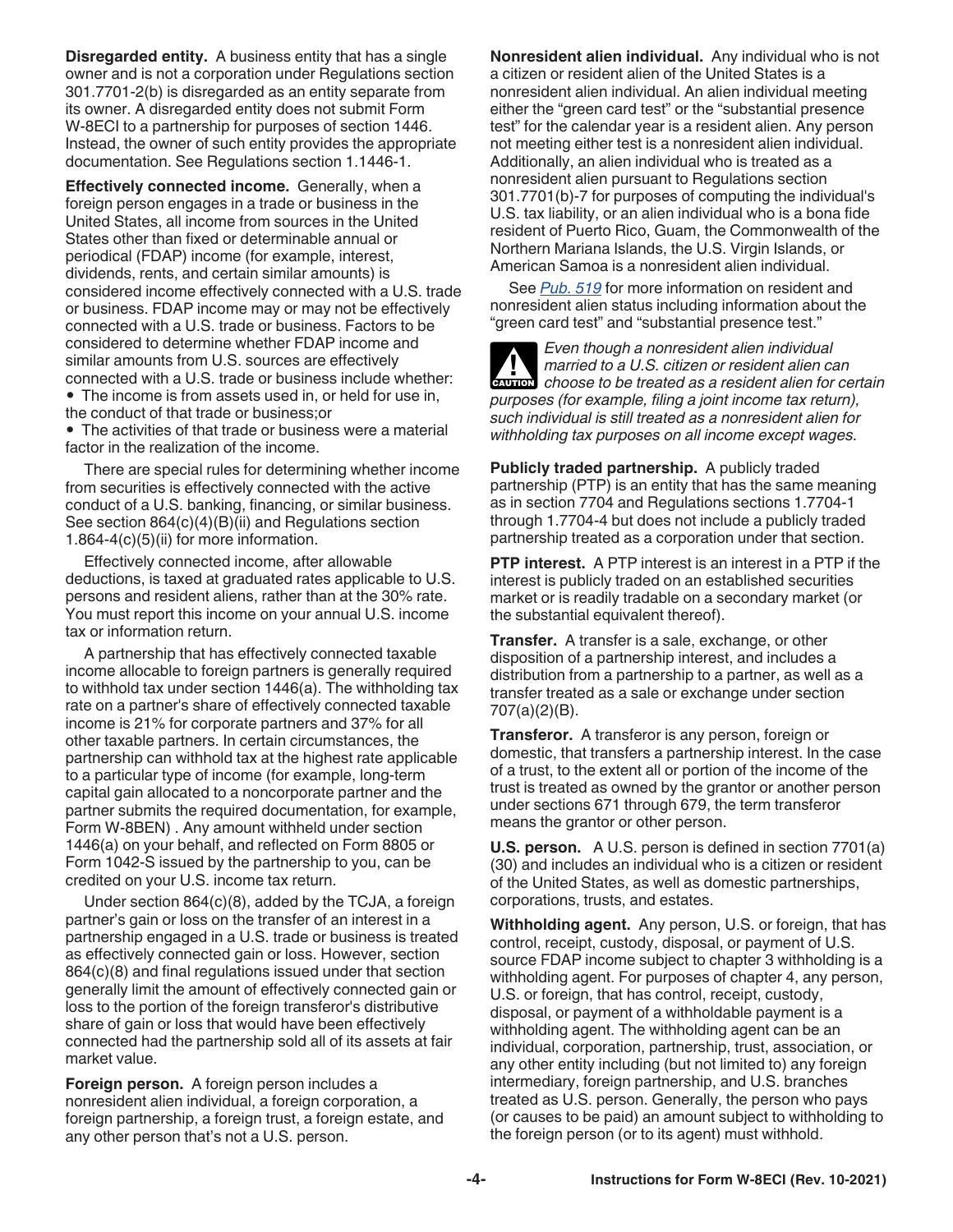<span id="page-4-0"></span>For purposes of section 1446(a), the withholding agent is the partnership conducting the trade or business in the United States. For a publicly traded partnership, the withholding agent can be the partnership, a nominee holding an interest on behalf of a foreign person, or both. See Regulations sections 1.1446-1 through 1.1446-6.

**Withholdable payment.** A withholdable payment means any payment of U.S. source FDAP income, subject to certain exemptions described in Regulations sections 1.1471-2(b) and 1.1473-1(a). However, no exceptions to withholding on U.S. source FDAP income for purposes other than chapter 4 apply when determining whether a payment is a withholdable payment. For example, an exclusion from an amount subject to withholding under Regulations section 1.1441-2(a) does not apply for purposes of determining whether a payment constitutes a withholdable payment. Under chapter 4, a payment of effectively connected income is not a withholdable payment.

# **Specific Instructions**

#### **Part I**

**Line 1.** Enter your name. If you are providing this form for a disregarded entity with a single owner who is a foreign person, this form should be completed and signed by the foreign single owner. If the account to which a payment is made or credited is in the name of the disregarded entity, the foreign single owner can inform the withholding agent of this fact by including the name of the disregarded entity on line 3 of Part I of the form.

*If you own the income or account jointly with one or more other persons, the income or account will*  **TIP** *be treated by the withholding agent as owned by a foreign person if Forms W-8ECI are provided by all of the owners. If the withholding agent receives a Form W-9 from any of the joint owners, the payment must be treated as made to a U.S. person.*

**Line 2.** If you are providing this form for a corporation, enter the country of incorporation. If you are filing for another type of entity, enter the country under whose laws the entity is created, organized, or governed. If you are an individual, provide your country of residence for tax purposes.

**Line 3.** If you are providing this form for a disregarded entity, enter the name of the disregarded entity receiving the payment. This line is not required but can assist the withholding agent that is making a payment to you. The withholding agent can request additional referencing information (such as your account number) which should be entered on line 9. When completing this form, do not provide information concerning the disregarded entity on any line other than this line 3 or line 9. Instead, you should complete the form using the information of the owner of the disregarded entity.

**Line 4.** Line 4, type of entity, has been updated. The general classification for foreign government has been removed and replaced with the two possible classifications for a foreign government: (i) an integral part of a foreign government; or (ii) an entity that is controlled

by a foreign government. To determine whether you are an integral part of a foreign government or an entity that is controlled by a foreign government, see Temporary Regulations section 1.892-2T.

**Line 5.** Your permanent residence address is the address in the country where you claim to be a resident for that country's income tax. Do not show the address of a financial institution (unless you are a financial institution), a post office box, or an address used solely for mailing purposes unless such address is the registered address of an entity identified on line 1 which does not have another address in the jurisdiction. If you are an individual who does not have a tax residence in any country, your permanent residence is where you normally reside. If you are not an individual and you do not have a tax residence in any country, the permanent residence address is where you maintain your principal office.

**Line 6.** Enter your business address in the United States. Do not show a post office box or in-care-of address.

**Line 7.** Enter your U.S. taxpayer identification number (TIN). A U.S.TIN is a social security number (SSN), employer identification number (EIN), or IRS individual taxpayer identification number (ITIN). Check the appropriate box for the type of U.S. TIN you are providing. You are required to provide a TIN for this form to be valid.

If you are an individual, you are generally required to enter your SSN. To apply for an SSN, get Form SS-5 from a Social Security Administration (SSA) office or online at *[www.ssa.gov/forms/ss-5.pdf](https://www.ssa.gov/forms/ss-5.pdf)*. If in the United States, you can call the SSA at 1-800-772-1213. Fill in Form SS-5 and return it to the SSA.

If you do not have an SSN and are not eligible to get one, you must get an ITIN. To apply for an ITIN, file *[Form](https://www.irs.gov/forms-pubs/about-form-w-7)  [W-7](https://www.irs.gov/forms-pubs/about-form-w-7)* with the IRS. It usually takes 4 to 6 weeks to get an ITIN.

If you are not an individual (for example, if you are a foreign estate or trust), or you are an individual who is an employer or who is engaged in a U.S. trade or business as a sole proprietor, use *[Form SS-4](https://www.irs.gov/forms-pubs/about-form-ss-4)* to obtain an EIN. If you are a disregarded entity, enter the U.S. TIN of your foreign single owner.



*You can also apply for an EIN online. For more information, visit [IRS.gov/EIN](https://www.irs.gov/EIN).*

**Line 8a.** If you are providing this Form W-8ECI to document yourself as an account holder (as defined in Regulations section 1.1471-5(a)(3)) with respect to a financial account (as defined in Regulations section 1.1471-5(b)) that you hold at a U.S. office of a financial institution (including a U.S. branch of an FFI) and you receive U.S. source income reportable on a Form 1042-S associated with this form, you must provide on line 8a the foreign tax identifying number (FTIN) issued to you by your jurisdiction of tax residence identified on line 5 unless: (1) you properly identified yourself as a government (including a controlled entity that is a foreign government under section 892), foreign central bank of issue, or international organization on line 4; (2) you are a resident of a U.S. territory; or (3) your jurisdiction of residence is identified on the IRS's List of Jurisdictions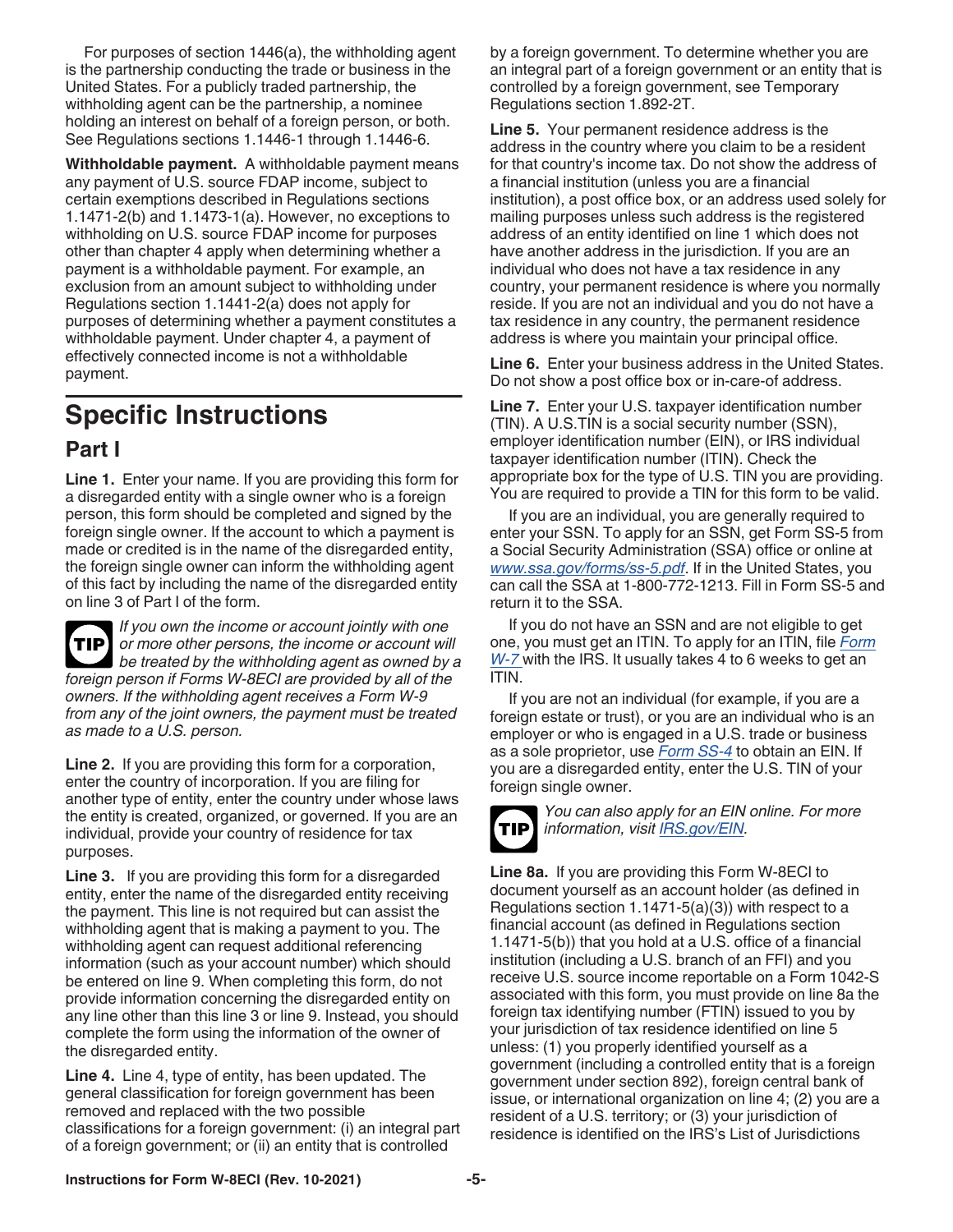<span id="page-5-0"></span>That Do Not Issue Foreign TINs at *[IRS.gov/businesses/](https://www.irs.gov/businesses/corporations/list-of-jurisdictions-that-do-not-issue-foreign-tins) [corporations/list-of-jurisdictions-that-do-not-issue-foreign](https://www.irs.gov/businesses/corporations/list-of-jurisdictions-that-do-not-issue-foreign-tins)[tins](https://www.irs.gov/businesses/corporations/list-of-jurisdictions-that-do-not-issue-foreign-tins)*. You also do not need to provide an FTIN on line 8a if you meet the requirement for checking the box on line 8b.

**Line 8b.** You may check the box on this line 8b if you are an account holder as described for purposes of line 8a and you are not legally required to obtain an FTIN from your jurisdiction of residence (including if the jurisdiction does not issue FTINs). By checking the box on line 8b you will be treated as having provided an explanation for not providing an FTIN on line 8a. If you wish to provide a further (or other) explanation why you are not required to provide an FTIN on line 8a, you may do so in the margins of this form or on a separate statement attached to this form.

**Line 9.** You or the withholding agent requesting this form can use this line to include any referencing information that is useful to the withholding agent in carrying out its obligations. For example, you can use line 9 to include the name and number of the account for which you are providing the form.

**Line 10.** If you are providing this Form W-8ECI to document yourself as an account holder with respect to a financial account (as described on line 8, earlier) that you hold at a U.S. office of a financial institution (including a U.S. branch of an FFI), provide your date of birth if you are an individual. Use the following format to input your information: MM-DD-YYYY. For example, if you were born on April 15, 1975, you would enter 04-15-1975.

**Line 11.** You must specify the items of income that are effectively connected with the conduct of a trade or business in the United States. You will generally have to provide Form W-8BEN, Form W-8BEN-E, Form W-8EXP, or Form W-8IMY for those items from U.S. sources that are not effectively connected with the conduct of a trade or business in the United States.

If you are providing this form to a partnership because you are a partner and have made an election under section 871(d) or section 882(d), attach a copy of the election to the form. If you have not made the election, but intend to do so effective for the current tax year, attach a statement to the form indicating your intent. See Regulations section 1.871-10(d)(3).

**Line 12.** Check the box on line 12 if you are a foreign transferor providing this form to claim an exception from withholding under Regulations section 1.1446(f)-4(b)(6) on the amount realized paid to you from a transfer of a PTP interest for which withholding under section 1446(f) may otherwise apply. By checking box 12 you are certifying that you are a dealer in securities (as defined in section 475(c)(1)) and that any gain from the transfer of a PTP interest associated with this form is effectively connected with the conduct of a trade or business in the United States without regard to the provisions of section 864(c)(8). This representation applies to each transfer of a PTP interest associated with this form unless you specify otherwise on line 11 or an attachment.

#### **Part II**

**Signature.** Form W-8ECI must be signed and dated by the beneficial owner of the income, or, if the beneficial

owner is not an individual, by an authorized representative or officer of the beneficial owner. If an authorized representative or agent is completing Form W-8ECI on behalf of the beneficial owner of the income, the representative or agent must check the box to certify that he or she has the legal capacity to sign for the person identified on line 1. If Form W-8ECI is completed by an agent acting under a duly authorized power of attorney for the beneficial owner, the form must be accompanied by the power of attorney in proper form or a copy thereof specifically authorizing the agent to represent the principal in making, executing, and presenting the form. This requirement does not apply to a partnership or other flow-through entity submitting this form with respect to a payment of effectively connected income that is beneficially owned by the entity's partners or owners. Form 2848 can be used for this purpose. The agent, as well as the beneficial owner, can incur liability for the penalties provided for an erroneous, false, or fraudulent form.

A withholding agent can allow you to provide this form with an electronic signature. The electronic signature must indicate that the form was electronically signed by a person authorized to do so (for example, with a time and date stamp and statement that the form has been electronically signed). Simply typing your name into the signature line is not an electronic signature.

A withholding agent may also rely on an electronically signed withholding certificate if you provide any additional information or documentation requested by the withholding agent to support that the form was signed by you or other person authorized to do so. See Regulations section 1.1441-1(e)(4)(i)(B).



*If any information on Form W-8ECI becomes incorrect, you must submit a correct new form within 30 days to the requester of this form unless you will not receive a future payment from the withholding agent that would require an updated Form W-8.*

**Paperwork Reduction Act Notice.** We ask for the information on this form to carry out the Internal Revenue laws of the United States. If you want to receive exemption from withholding on income effectively connected with the conduct of a trade or business in the United States, you are required to provide the information. We need it to ensure that you are complying with these laws and to allow us to figure and collect the right amount of tax.

You are not required to provide the information requested on a form that is subject to the Paperwork Reduction Act unless the form displays a valid OMB control number. Books or records relating to a form or its instructions must be retained as long as their contents can become material in the administration of any Internal Revenue law. Generally, tax returns and return information are confidential, as required by section 6103.

The time needed to complete and file this form will vary depending on individual circumstances. The estimated burden for business taxpayers filing this form is approved under OMB control number 1545-0123. The estimated